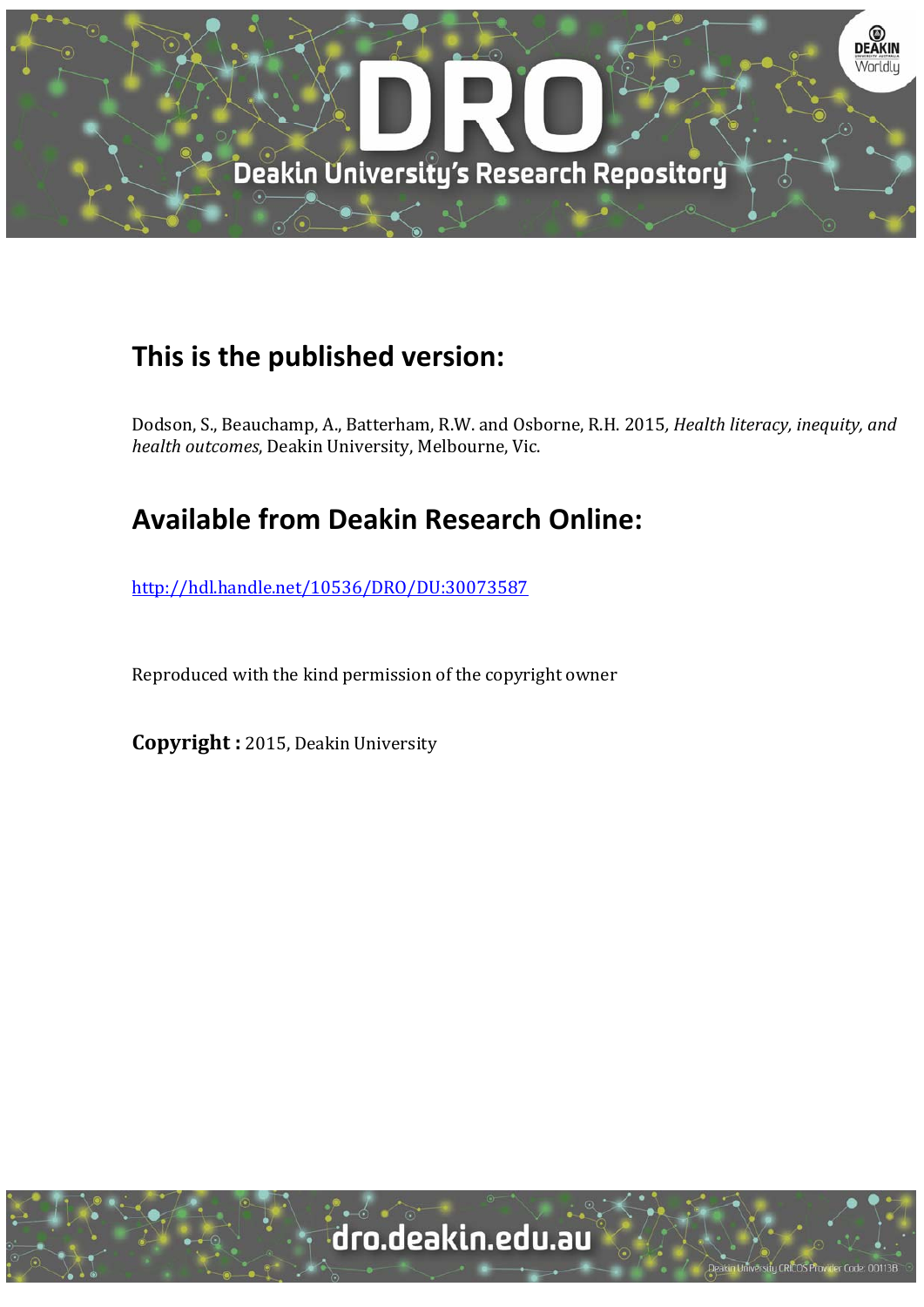# Health literacy, inequity,  $\begin{picture}(130,10) \put(0,0){\line(1,0){10}} \put(15,0){\line(1,0){10}} \put(15,0){\line(1,0){10}} \put(15,0){\line(1,0){10}} \put(15,0){\line(1,0){10}} \put(15,0){\line(1,0){10}} \put(15,0){\line(1,0){10}} \put(15,0){\line(1,0){10}} \put(15,0){\line(1,0){10}} \put(15,0){\line(1,0){10}} \put(15,0){\line(1,0){10}} \put(15,0){\line($ and health outcomes

There is potential to improve health and reduce inequity by identifying and responding to the health literacy needs of communities and their members.

#### **Health literacy and the promotion of health**

"Health promotion is the process of enabling people to increase control over their health and its determinants, and thereby improve their health. It is a core function of public health and contributes to the work of tackling communicable and noncommunicable diseases and other threats to health.'

(Bangkok Charter for Health Promotion in a Globalized World, 2005)<sup>1</sup>

Achieving the aims of health promotion requires coordinated effort at individual, community, national and international levels. The engagement of individuals and communities in sustained and widespread health-related change is critical to success, but continues to prove difficult to achieve. Health literacy is one factor underlying this challenge. Health literacy is not only a key determinant of individual and community health management and service access, it also influences broader engagement in community action.<sup>2</sup>



ophelia

ophelia.net.au

Ophelia Toolkit Health literacy, inequity, and health outcomes

**INFO SHEET 2 PAGE 1/6**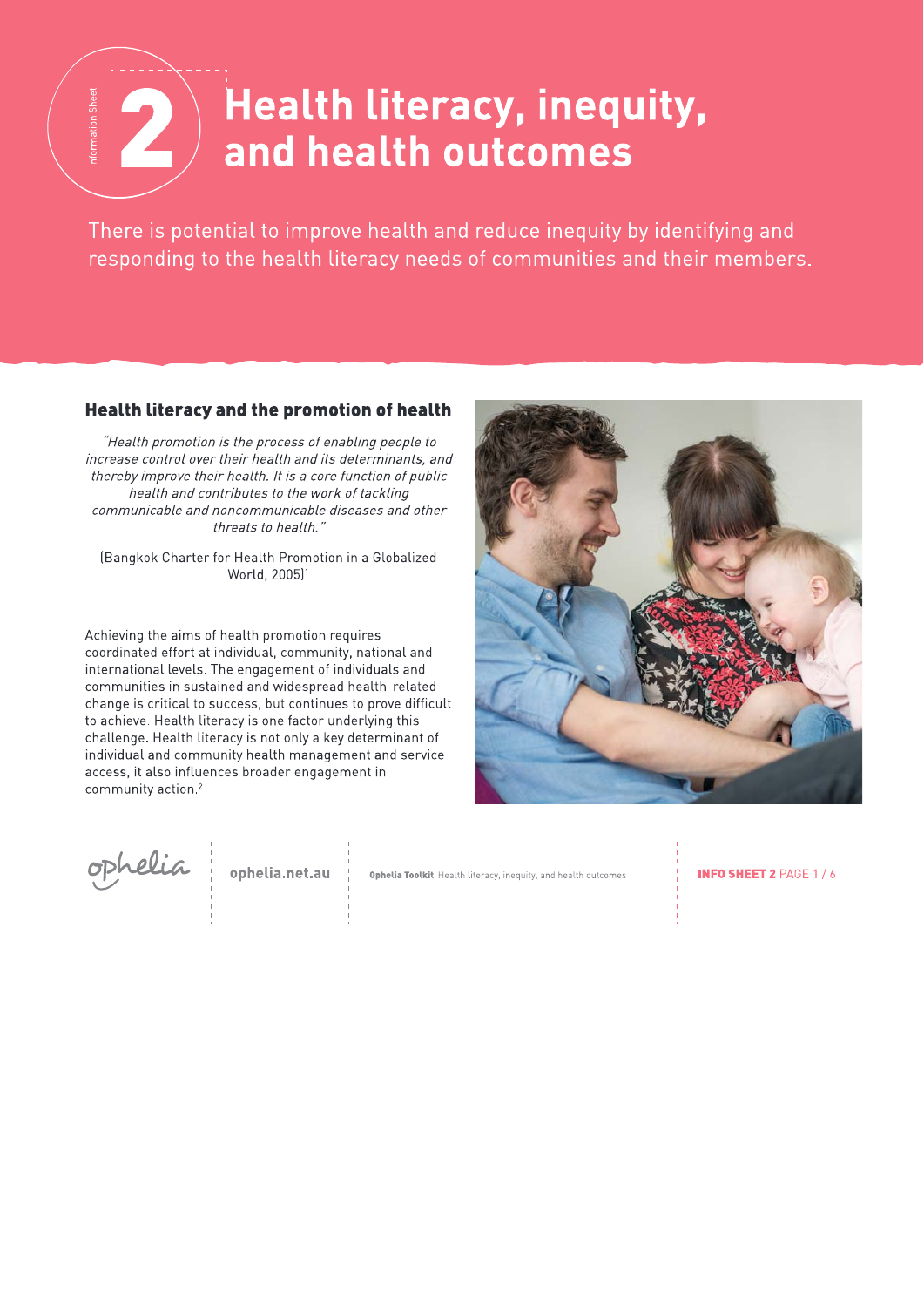Sustained efforts at all levels of the health system and across sectors, with a focus on improving responses to health literacy needs, can help to decrease health and social inequities,<sup>3,4</sup> promote empowerment,<sup>5</sup> improve the targeting and impact of health and social development programs,<sup>5</sup> and strengthen health systems overall.

## Links between health literacy, health behaviours and health outcomes

The association between health literacy and a range of health-related outcomes has been demonstrated in numerous studies.\* Low health literacy has been associated with:

- increased hospital admissions and readmissions<sup>6</sup>
- $\bullet$ poorer medication adherence and increased adverse medication events<sup>7</sup>
- less participation in prevention activities<sup>8.9</sup>  $\bullet$
- higher prevalence of health risk factors<sup>10,11</sup>
- poorer self-management of chronic diseases and  $\bullet$ poorer disease outcomes<sup>12</sup>
- less effective communication with healthcare professionals<sup>13</sup>
- increased healthcare costs<sup>14</sup>
- lower functional status<sup>15</sup> and
- poorer overall health status<sup>3,16</sup> including increased mortality.<sup>17</sup>

\*Note: Measures of health literacy used in many of these studies focused on a limited range of health-related literacy and numeracy skills.

Health literacy influences health outcomes by influencing the decisions people make about their health and health care. Figure 1 shows the elements of health literacy, and the link between health literacy and health behaviours. These personal characteristics and social resources influence which decisions people make, and how effectively they access, understand and appraise information and support during the decision-making process.



ophelia

ophelia.net.au

Ophelia Toolkit Health literacy, inequity, and health outcomes

**INFO SHEET 2 PAGE 2/6**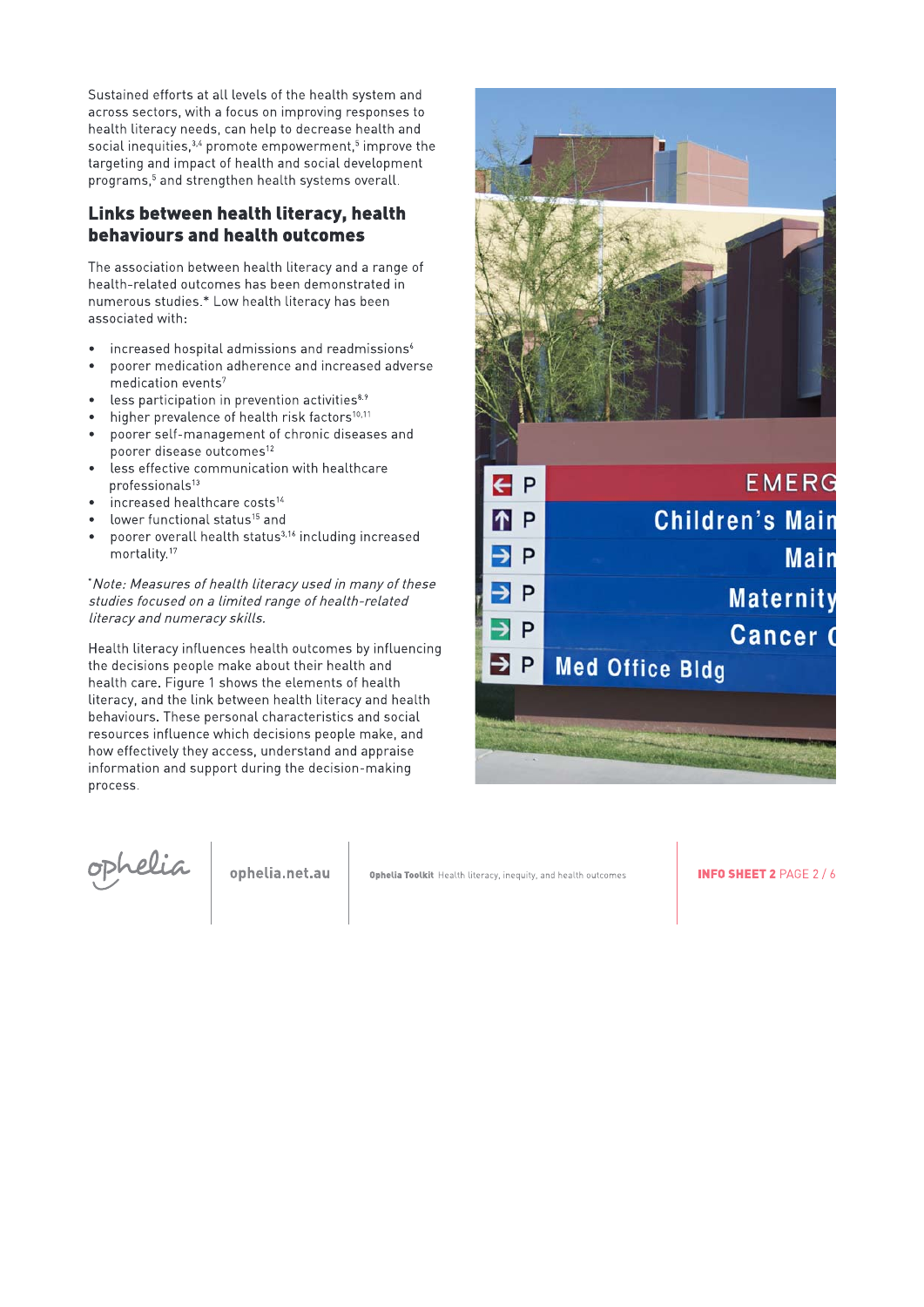#### Figure 1: Links between health literacy and health behaviours

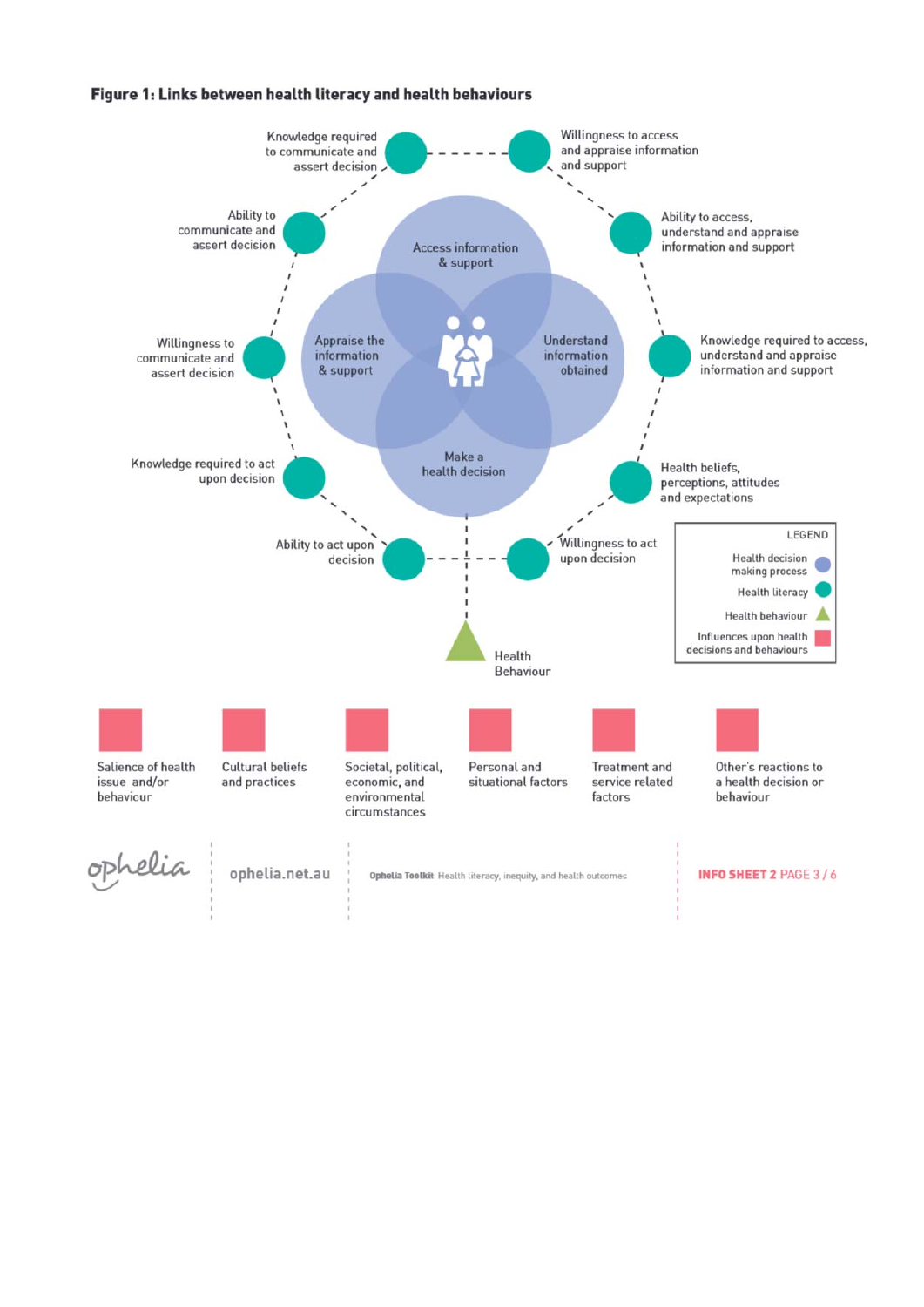Other factors influencing health decisions and behaviours include social, political, economic and environmental circumstances, cultural beliefs and practices, the salience of particular health issues and actions, and the responses people receive from others about their actions or intentions. Health decisions will only influence health outcomes to the extent that the decisions are acted on. Health behaviours can only influence outcomes to the extent these outcomes are amenable to change.

### Links between health literacy and health inequity

The field of health literacy has always been strongly linked to efforts to improve health equity: equity of access and equity of outcomes <sup>19-21</sup> Differences in health literacy are seen in gender, age, ethnicity, insurance status and educational attainment.<sup>22</sup> These differences are likely, in part, to explain health inequities. For example, health literacy is shown to explain up to 22% of ethnic differences in health status.<sup>3</sup>

It is important to note that many studies that explore the association between health literacy and outcomes use tools that measure numeracy and literacy skills only. Given that health literacy encompasses other personal characteristics and social resources (see Figure 1), it is likely that these studies underestimate the true effect of health literacy on health inequities.





ophelia.net.au

Ophelia Toolkit Health literacy, inequity, and health outcomes

**INFO SHEET 2 PAGE 4/6**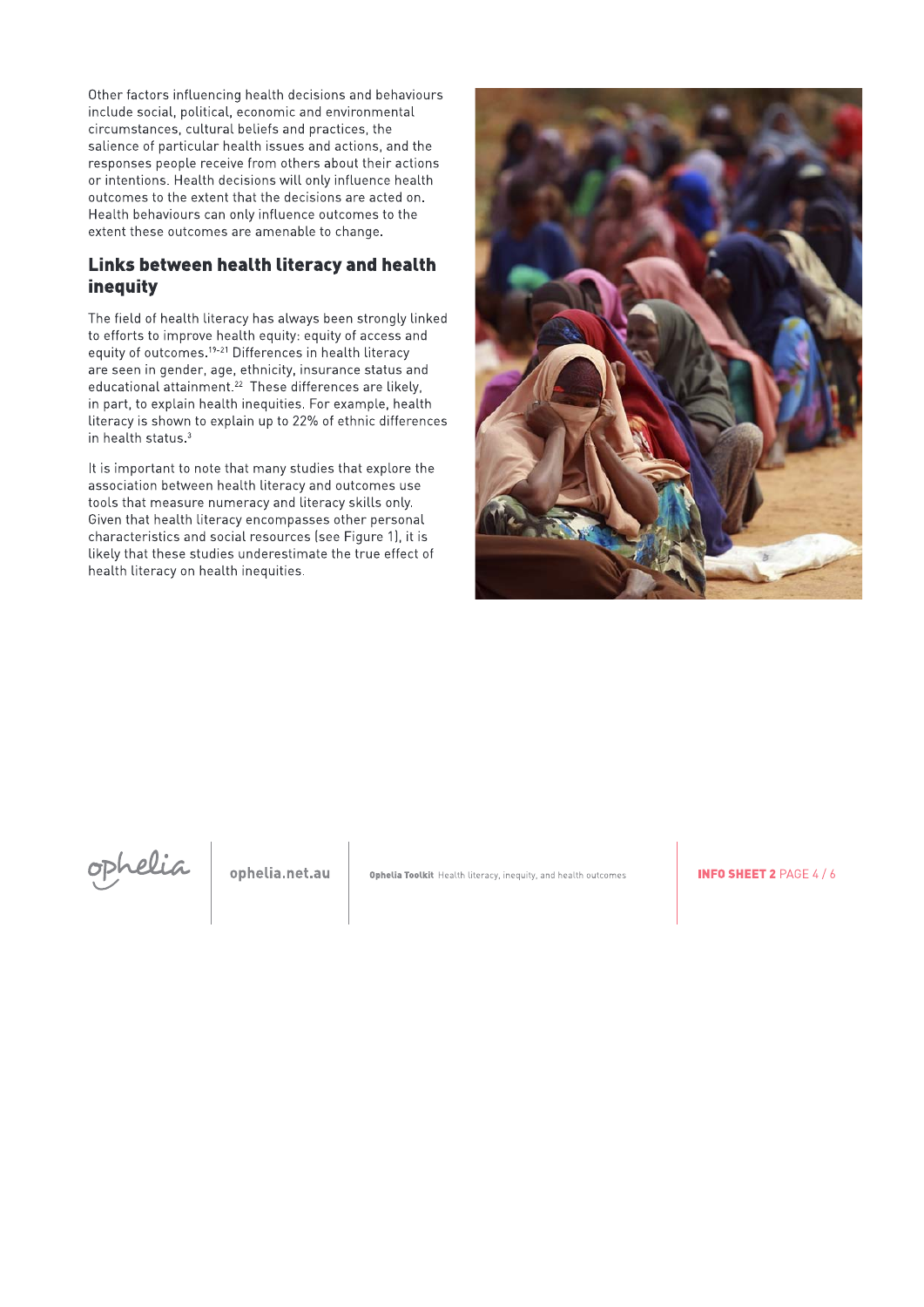#### **References**

- 1. The Bangkok Charter for Health Promotion in a Globalized World. Health Promot. Int. 2006, 21 suppl 1: 10-14 (http:// heapro.oxfordjournals.org/content/21/suppl\_1/10.short#cited-by [accessed 28 September 2014]).
- 2. Kickbusch I. Health literacy: addressing the health and education divide. Health Promot Int 2001, 16(3):289-297 (http:// heapro.oxfordjournals.org/content/16/3/289.full [accessed 28 September 2014]).
- 3. Howard DH, Sentell TL, Gazmararian JA. Impact of health literacy on socioeconomic and racial differences in health in an elderly population. J Gen Intern Med 2006, 21:857-861 (http:// search.proquest.com/docview/68700723?accountid=10445 [accessed 28 September 2014]).
- 4. Sentell TL, Halpin HA. Importance of adult literacy in understanding health disparities. J Gen Intern Med 2006, 21:862- 866 (http://search.proquest.com/docview/68702219?accountid=10445 [accessed 28 September 2014]).
- 5. Nutbeam D. Health literacy as a public health goal: a challenge for contemporary health education and communication strategies into the 21st century. Health Promot. Int. 2000, 15(3):259-267 (http://heapro.oxfordjournals.org/content/15/3/259.abstract [accessed 28 September 2014]).
- 6. Mitchell SE, Sadikova E, Jack BW, Paasche-Orlow MK: Health literacy and 30-day post-discharge hospital utilization. J Health Commun 2012, 17 Suppl 3:325-338 (http://www.tandfonline.com/doi/abs/10.1080/.VA2RKlYWfZs [accessed 28 September 2014]).
- 7. Lindquist LA, Go L, Fleisher J, Jain N, Friesema E, Baker DW: Relationship of health literacy to intentional and unintentional non-adherence of hospital discharge medications. J Gen Intern Med 2012, 27(2):173-178 (http://link.springer.com/article/10.1007%2Fs11606-011-1886-3 [accessed 28 September 2014]).
- 8. von Wagner C, Knight K, Steptoe A, Wardle J: Functional health literacy and health-promoting behaviour in a national sample of British adults. J Epidemiol Community Health 2007, 61(12):1086-1090 (http://jech.bmj.com/content/61/12/1086.long [accessed 28 September 2014]).
- 9. Adams RJ, Piantadosi C, Ettridge K, Miller C, Wilson C, Tucker G, Hill CL: Functional health literacy mediates the relationship between socio-economic status, perceptions and lifestyle behaviors related to cancer risk in an Australian population. Patient Educ Couns 2013, 91(2):206-212 (http://www.pec-journal.com/article/S0738-3991(12)00488-0/abstract [accessed 28 September 2014]).
- 10. Yamashita T, Kart CS: Is diabetes-specific health literacy associated with diabetes-related outcomes in older adults? Journal of diabetes 2011, 3(2):138-146 (http://onlinelibrary. wiley.com/doi/10.1111/j.1753-0407.2011.00112.x/abstract;jsessionid=44684E25F8CFAAD74A6E0699DB62FD63.f01t01 [accessed 28 September 2014]).
- 11. Aung MN, Lorga T, Srikrajang J, Promtingkran N, Kreuangchai S, Tonpanya W, Vivara-kanon P, Jaiin P, Praipaksin N, Payaprom A: Assessing awareness and knowledge of hypertension in an at-risk population in the Karen ethnic rural community, Thasongyang, Thailand. Int J Gen Med 2012, 5:553-561 (http://www.dovepress.com/assessing-awarenessand-knowledge-of-hypertension-in-an-at-risk-popula-peerreviewed-article-IJGM [accessed 28 September 2014]).
- 12. Schillinger D, Grumbach K, Piette J, Wang F, Osmond D, Daher C, Palacios J, Sullivan GD, Bindman AB: Association of health literacy with diabetes outcomes. JAMA 2002, 288(4):475-482 (http://jama.jamanetwork.com/article.aspx- ?articleid=195143 [accessed 28 September 2014]).
- 13. Schillinger D, Bindman A, Wang F, Stewart A, Piette J: Functional health literacy and the quality of physician-patient communication among diabetes patients. Patient Education & Counseling 2004, 52(3):315-323 (http://www.sciencedirect. com/science/article/pii/S0738399103001071 [accessed 28 September 2014]).
- 14. Herndon JB, Chaney M, Carden D: Health literacy and emergency department out-comes: a systematic review. Annals of Emergency Medicine 2011, 57(4):334-345 (http://www. annemergmed.com/article/S0196-0644(10)01465-4/abstract [accessed 28 September 2014]).
- 15. Wolf MS, Gazmararian JA, Baker DW: Health literacy and functional health status among older adults. Arch Intern Med 2005, 165(17):1946-1952 (http://archinte.jamanetwork.com/ article.aspx?articleid=486704 [accessed 28 September 2014]).



Ophelia.net.au | Ophelia Toolkit Health literacy, inequity, and health outcomes | INFO SHEET 2 PAGE 5 / 6